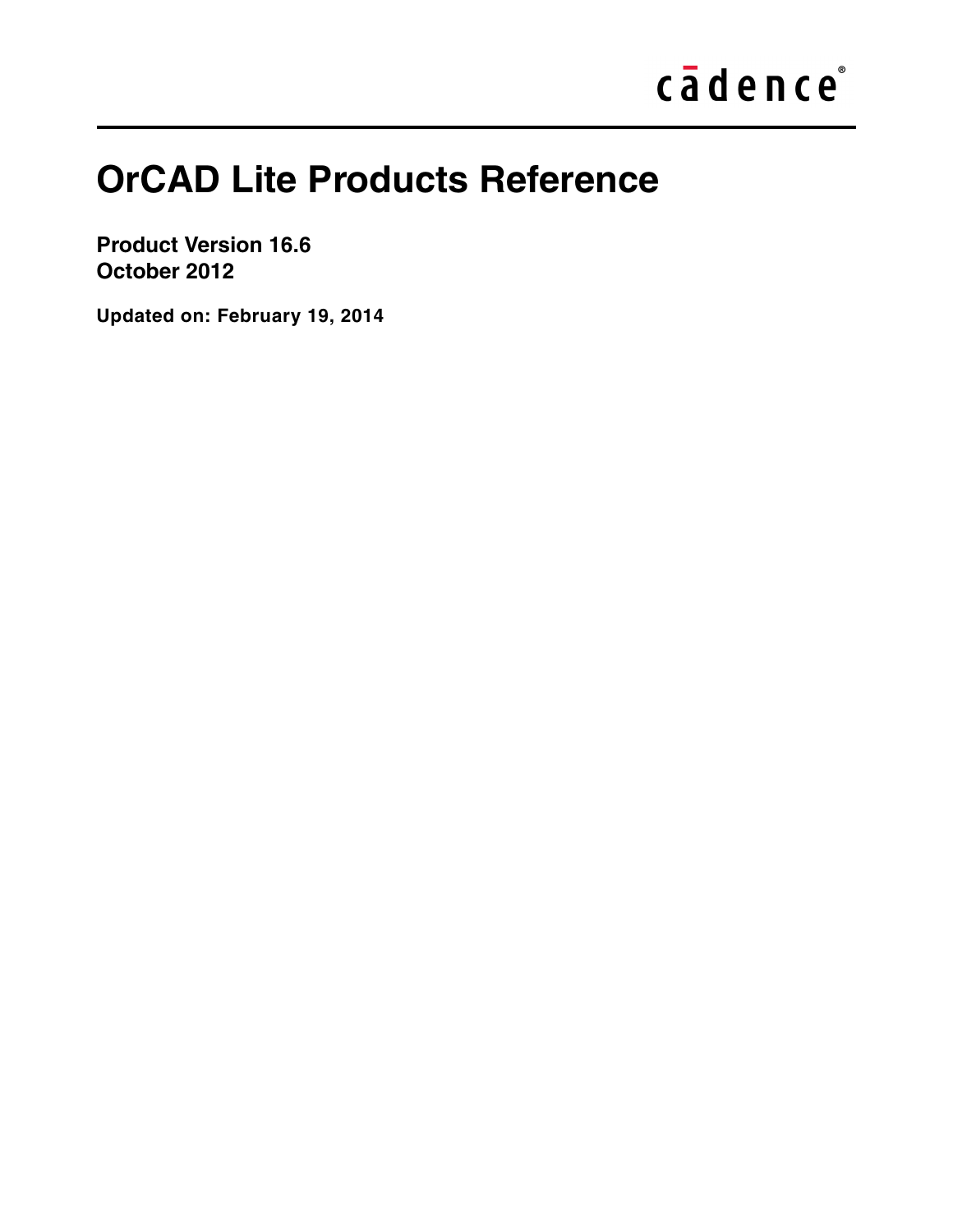© 1991–2014 Cadence Design Systems, Inc. All rights reserved.

Portions © Apache Software Foundation, Sun Microsystems, Free Software Foundation, Inc., Regents of the University of California, Massachusetts Institute of Technology, University of Florida.*.* Used by permission.

Printed in the United States of America.

Cadence Design Systems, Inc. (Cadence), 2655 Seely Ave., San Jose, CA 95134, USA.

Product OrCAd® Lite contain technology licensed from, and copyrighted by: Apache Software Foundation, 1901 Munsey Drive Forest Hill, MD 21050, USA © 2000-2005, Apache Software Foundation. Sun Microsystems, 4150 Network Circle, Santa Clara, CA 95054 USA © 1994-2007, Sun Microsystems, Inc. Free Software Foundation, 59 Temple Place, Suite 330, Boston, MA 02111-1307 USA © 1989, 1991, Free Software Foundation, Inc. Regents of the University of California, Sun Microsystems, Inc., Scriptics Corporation, © 2001, Regents of the University of California. Daniel Stenberg, © 1996 - 2006, Daniel Stenberg. UMFPACK © 2005, Timothy A. Davis, University of Florida, (davis@cise.ulf.edu). Ken Martin, Will Schroeder, Bill Lorensen © 1993-2002, Ken Martin, Will Schroeder, Bill Lorensen. Massachusetts Institute of Technology, 77 Massachusetts Avenue, Cambridge, Massachusetts, USA © 2003, the Board of Trustees of Massachusetts Institute of Technology. All rights reserved.

Open SystemC, Open SystemC Initiative, OSCI, SystemC, and SystemC Initiative are trademarks or registered trademarks of Open SystemC Initiative, Inc. in the United States and other countries and are used with permission.

**Trademarks**: Trademarks and service marks of Cadence Design Systems, Inc. contained in this document are attributed to Cadence with the appropriate symbol. For queries regarding Cadence's trademarks, contact the corporate legal department at the address shown above or call 800.862.4522. All other trademarks are the property of their respective holders.

**Restricted Permission:** This publication is protected by copyright law and international treaties and contains trade secrets and proprietary information owned by Cadence. Unauthorized reproduction or distribution of this publication, or any portion of it, may result in civil and criminal penalties. Except as specified in this permission statement, this publication may not be copied, reproduced, modified, published, uploaded, posted, transmitted, or distributed in any way, without prior written permission from Cadence. Unless otherwise agreed to by Cadence in writing, this statement grants Cadence customers permission to print one (1) hard copy of this publication subject to the following conditions:

- 1. The publication may be used only in accordance with a written agreement between Cadence and its customer.
- 2. The publication may not be modified in any way.
- 3. Any authorized copy of the publication or portion thereof must include all original copyright, trademark, and other proprietary notices and this permission statement.
- 4. The information contained in this document cannot be used in the development of like products or software, whether for internal or external use, and shall not be used for the benefit of any other party, whether or not for consideration.

**Disclaimer:** Information in this publication is subject to change without notice and does not represent a commitment on the part of Cadence. Except as may be explicitly set forth in such agreement, Cadence does not make, and expressly disclaims, any representations or warranties as to the completeness, accuracy or usefulness of the information contained in this document. Cadence does not warrant that use of such information will not infringe any third party rights, nor does Cadence assume any liability for damages or costs of any kind that may result from use of such information.

**Restricted Rights:** Use, duplication, or disclosure by the Government is subject to restrictions as set forth in FAR52.227-14 and DFAR252.227-7013 et seq. or its successor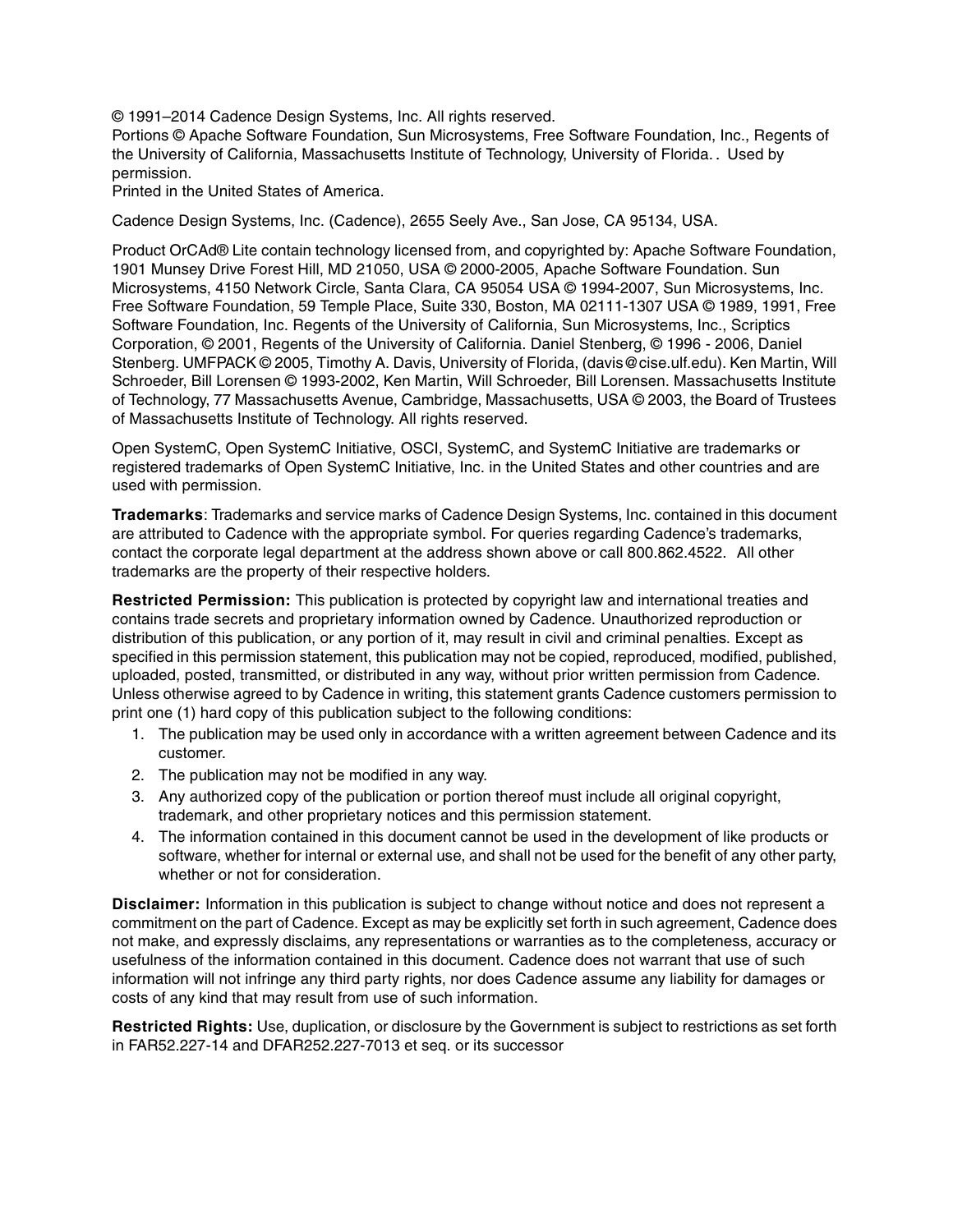## **Contents**

| $\frac{1}{2}$                                                                                                                                                                                                                  |  |
|--------------------------------------------------------------------------------------------------------------------------------------------------------------------------------------------------------------------------------|--|
|                                                                                                                                                                                                                                |  |
| Limits of the Lite Version of OrCAD Products (and the content of the Units of the Lite Version of OrCAD Products (Aproximation of the Units of the Units of the Units of the Units of the Units of the Units of the Units of t |  |
|                                                                                                                                                                                                                                |  |
|                                                                                                                                                                                                                                |  |
| Accessing Online Help (and accession of the Media Accessing Online Help (and accessing Online Help (and access                                                                                                                 |  |
|                                                                                                                                                                                                                                |  |
|                                                                                                                                                                                                                                |  |
|                                                                                                                                                                                                                                |  |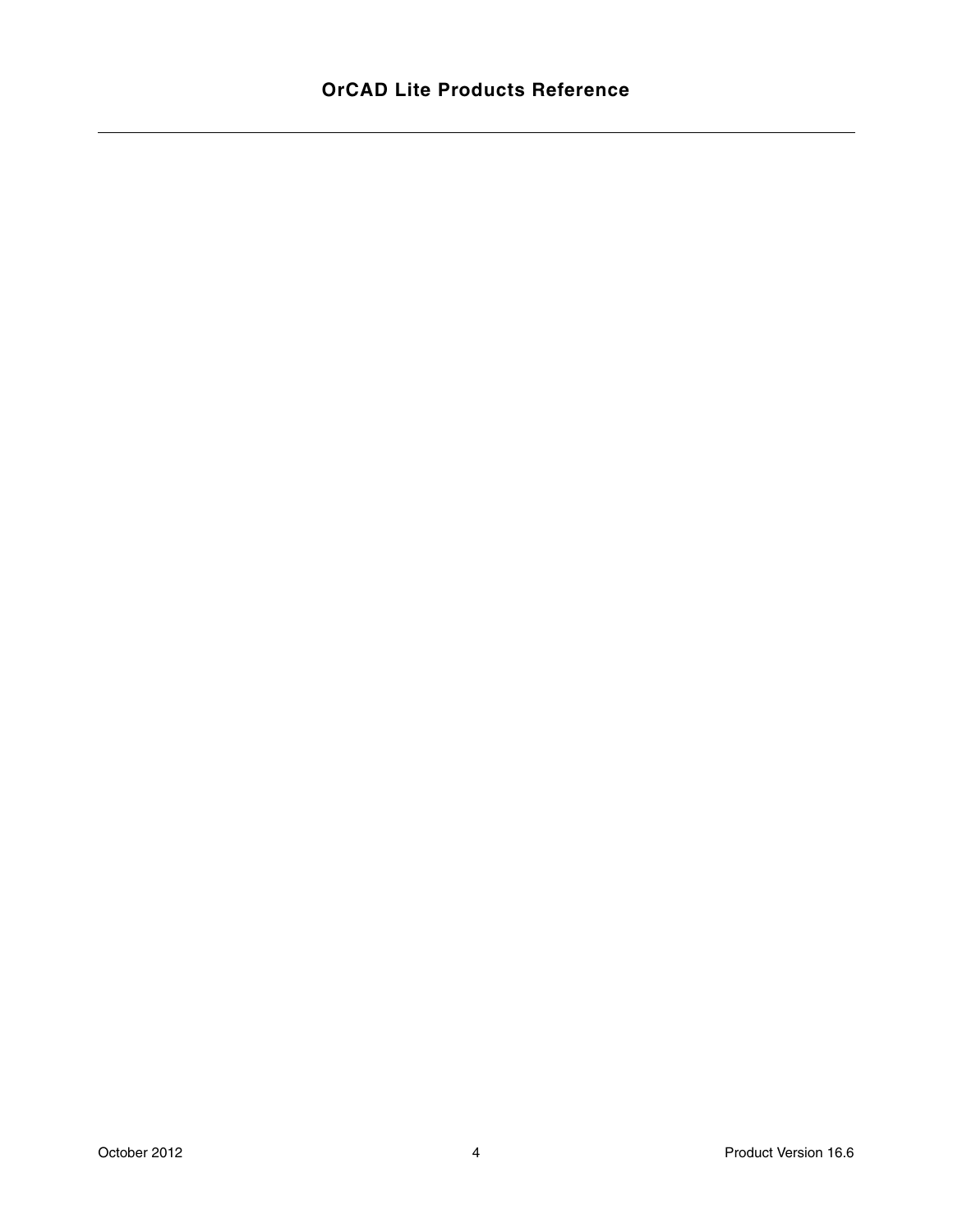## <span id="page-4-1"></span><span id="page-4-0"></span>**Lite Version of OrCAD Products**

The Lite version of Cadence® OrCAD® personal productivity tools have certain limitations in the size and complexity of the designs you can use with these products. You might use the Lite versions of Cadence OrCAD personal productivity tools because:

- You downloaded and installed a Lite release version of OrCAD 16.6: Depending upon the Lite release version you have downloaded, you will install Lite versions of different sets of productivity tools.
- You do not have license to installed OrCAD products: OrCAD Products start in the Lite mode if license for these products are not available. You can change to production mode by making the license available.

This document is designed to so that you can quickly find information to get started with the Lite products.

### <span id="page-4-2"></span>**Limits of the Lite Version of OrCAD Products**

The Lite version of OrCAD products have the following limits with design size and complexity. If your design exceeds these limits, you will not be able to save your work or take your design through the flow.

**1**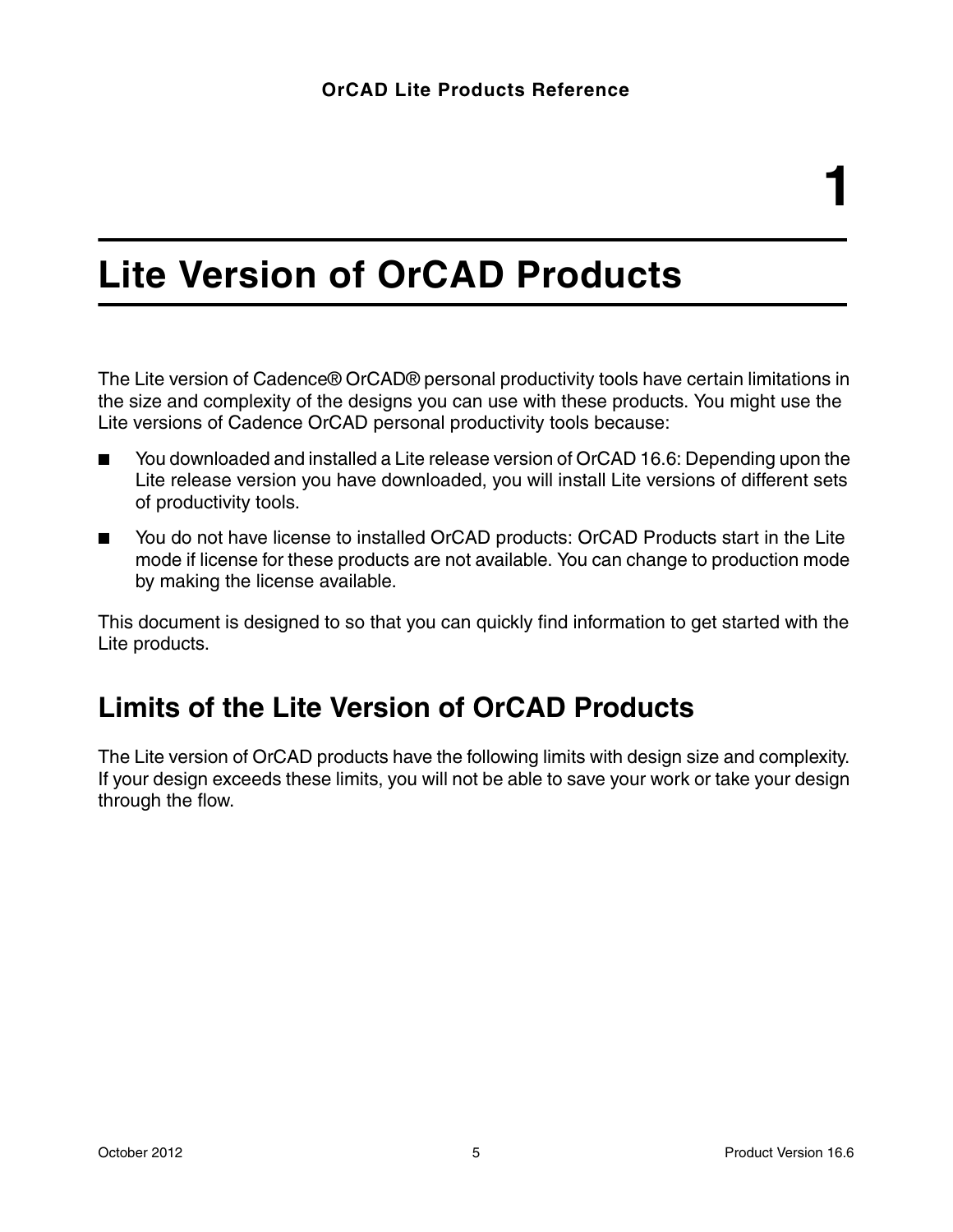| <b>Product</b>              | <b>Limits in Lite Version</b> |                                                                                                                                                                       |  |
|-----------------------------|-------------------------------|-----------------------------------------------------------------------------------------------------------------------------------------------------------------------|--|
| $OrCAD$ Capture<br>CIS Lite |                               | You cannot save designs that have more than 75 nets, including the<br>hierarchical blocks in the design. You can still view or create larger<br>designs.              |  |
|                             |                               | You cannot save a design with more than 60 parts, including the<br>hierarchical blocks in the design. You can still view or create larger<br>designs.                 |  |
|                             |                               | You cannot have more than 1000 parts in the Capture CIS database.                                                                                                     |  |
|                             | H.                            | The Internet Component Assistant (ICA) tab in the CIS Explorer<br>window opens the About ActiveParts page (www.activeparts.com)<br>and not the component search page. |  |
|                             | ٠                             | You cannot create parts with more than 100 pins.                                                                                                                      |  |
|                             |                               | The Capture FPGA flow is not available.                                                                                                                               |  |
|                             |                               | You cannot validate Electrical Csets                                                                                                                                  |  |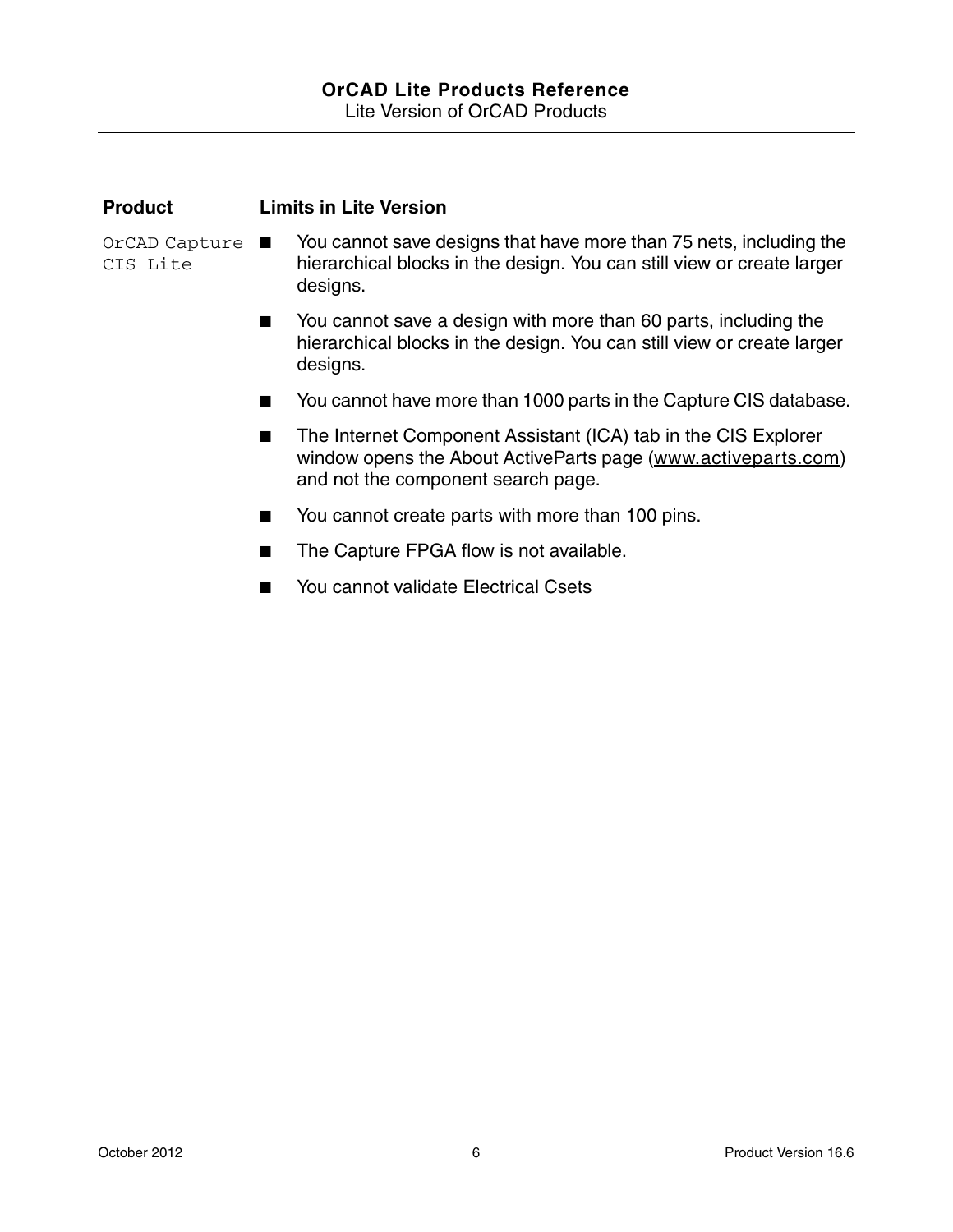| <b>Product</b> | <b>Limits in Lite Version</b>                                                                                                                                                                                                                    |
|----------------|--------------------------------------------------------------------------------------------------------------------------------------------------------------------------------------------------------------------------------------------------|
| PSpice Lite    | Circuit simulation limited to circuits with up to 75 nodes, 20<br>ш<br>transistors, no sub-circuit limits but 65 digital primitive devices, and<br>10 transmission lines (ideal or non-ideal) with not more than four<br>pairwise coupled lines. |
|                | Device characterization and parameterized part creation using the<br>×<br>PSpice® Model Editor limited to diodes.                                                                                                                                |
|                | No limit to stimulus generation using Stimulus Editor.                                                                                                                                                                                           |
|                | Sample model library named eval. lib (containing analog and digital<br>×<br>parts) and evalp. lib (containing parameterized parts) are provided.                                                                                                 |
|                | The library nomd. I ib is configured for simulations. The nomd. I ib file<br>ш<br>references the set of libraries that can be used with the Lite version.                                                                                        |
|                | You cannot simulate parameterized parts that are not from the<br>×<br>evalp. lib library. This library consists of parametrized resistor,<br>source, and diode.                                                                                  |
|                | You cannot use Level 3 of Core model (Tabrizi), MOSFET BSIM 3.2,<br>ш<br>or MOSFET BSIM 4 models.                                                                                                                                                |
|                | Displays only simulation data created using the Lite version of the<br>٠<br>simulator.                                                                                                                                                           |
|                | Magnetic Parts Editor allows you to design power transformers only.<br>ш<br>The database shipped with Magnetic Parts Editor cannot be edited<br>and contains a single core.                                                                      |
|                | The Model Import Wizard supports parts and simulation models that<br>ш<br>have a maximum of two pins or two terminals, respectively.                                                                                                             |
|                | The maximum nodes in a digital circuit can be equal to or less than<br>250.                                                                                                                                                                      |
|                | The non-ideal Tline is limited to 4.                                                                                                                                                                                                             |
|                |                                                                                                                                                                                                                                                  |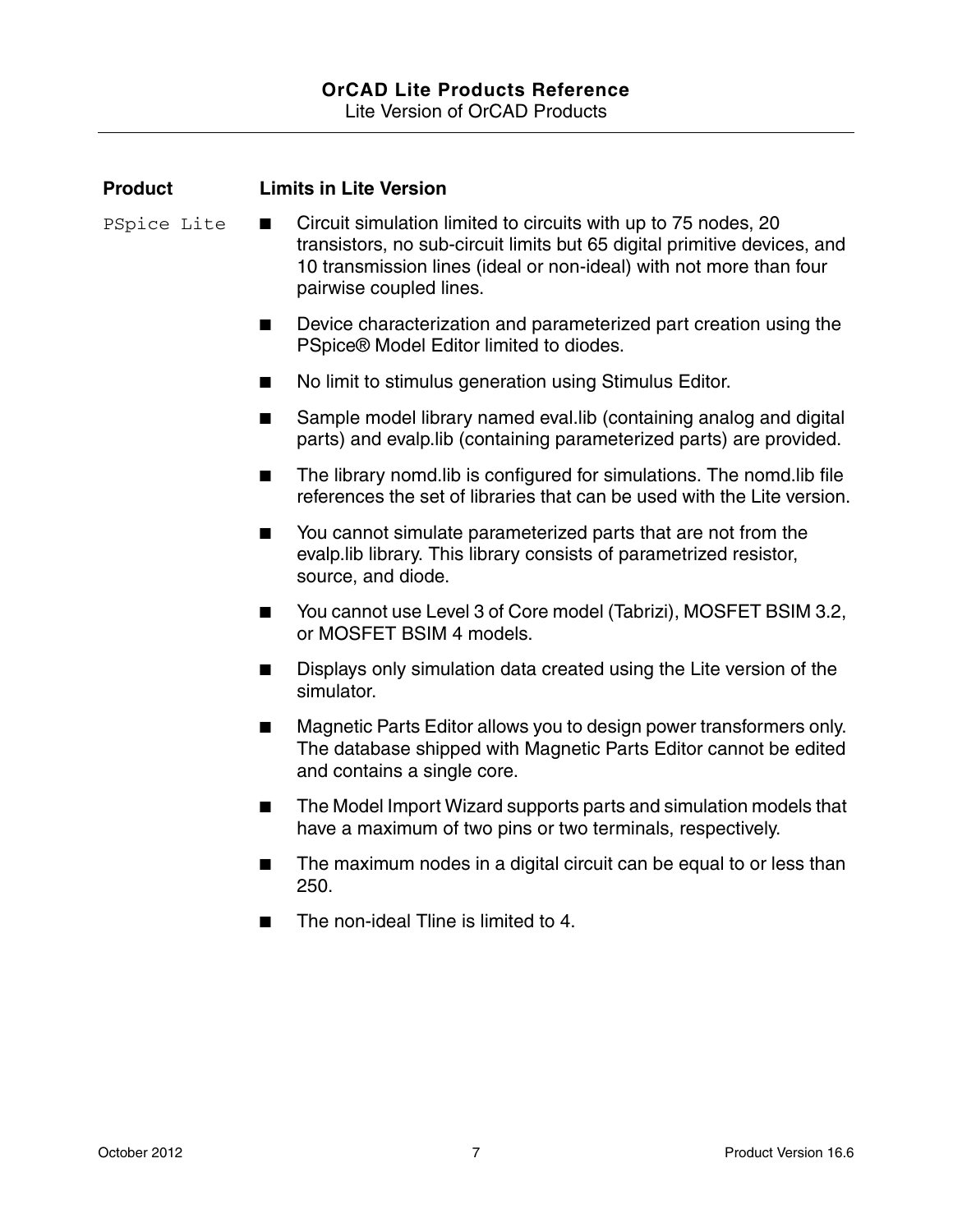#### **OrCAD Lite Products Reference** Lite Version of OrCAD Products

| <b>Product</b>                      |                | <b>Limits in Lite Version</b>      |                                                                                                           |  |  |  |
|-------------------------------------|----------------|------------------------------------|-----------------------------------------------------------------------------------------------------------|--|--|--|
| PSpice<br>Advanced<br>Analysis Lite | ш              |                                    | Smoke Analysis: Can run only on diodes, resistors, transistors, and<br>capacitors.                        |  |  |  |
|                                     |                | PSpice Advanced Analysis Optimizer |                                                                                                           |  |  |  |
|                                     |                | $\Box$                             | Only Random and MLSQ engines can be used.                                                                 |  |  |  |
|                                     |                | $\Box$                             | Values of up to two component parameters can be optimized.                                                |  |  |  |
|                                     |                | $\Box$                             | A maximum of one measurement specification and one curvefit<br>specification are supported.               |  |  |  |
|                                     |                | $\Box$                             | Only one error calculation method supported for optimizing the<br>curve-fit specification.                |  |  |  |
|                                     | H              |                                    | <b>Parametric Plotter</b>                                                                                 |  |  |  |
|                                     |                | $\Box$                             | Can sweep the values of only two design and/or model<br>parameters.                                       |  |  |  |
|                                     |                | $\Box$                             | Only Linear sweep in supported.                                                                           |  |  |  |
|                                     |                | $\Box$                             | A maximum of 10 sweeps allowed.                                                                           |  |  |  |
|                                     |                | $\Box$                             | Can evaluate the influence of changing parameter values only<br>on one measurement expression or a trace. |  |  |  |
|                                     |                | $\Box$                             | Display Plot is not available.                                                                            |  |  |  |
|                                     | ш              |                                    | Monte Carlo/Worst Case Analysis                                                                           |  |  |  |
|                                     |                | $\Box$                             | Only one measurement specification is allowed.                                                            |  |  |  |
|                                     |                | $\Box$                             | A maximum of three devices with tolerance are supported.                                                  |  |  |  |
|                                     |                | $\Box$                             | Maximum of 20 Monte Carlo runs are supported.                                                             |  |  |  |
|                                     | Ш              |                                    | <b>Sensitivity Analysis</b>                                                                               |  |  |  |
|                                     |                | $\Box$                             | Only one measurement specification is allowed.                                                            |  |  |  |
|                                     |                | $\Box$                             | A maximum of three devices with tolerance are supported.                                                  |  |  |  |
|                                     |                | $\Box$                             | Maximum of 20 runs are supported.                                                                         |  |  |  |
|                                     | ш              |                                    | Encrypted parameterized models cannot be simulated.                                                       |  |  |  |
|                                     | $\blacksquare$ |                                    | The Optimizer Random Engine can make a maximum of 5 runs.                                                 |  |  |  |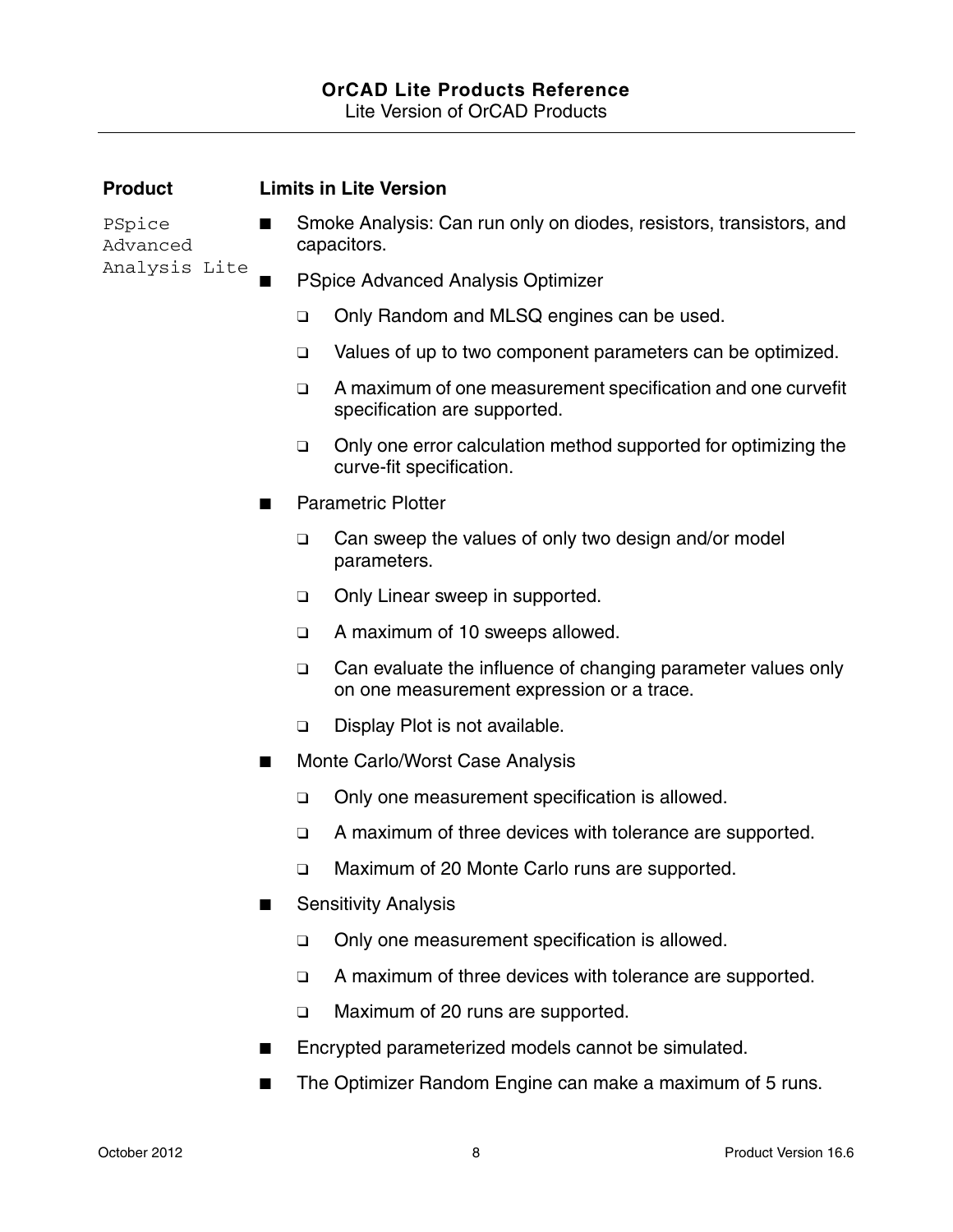| <b>Product</b>           | <b>Limits in Lite Version</b>                                                                                            |  |
|--------------------------|--------------------------------------------------------------------------------------------------------------------------|--|
| OrCAD PCB<br>Editor Lite | You cannot save boards that have more than 50 components and/or<br>100 nets. However, you can still view larger designs. |  |
|                          | The tutorial and tutorial design files will work with Lite limitations.                                                  |  |
|                          | A limited sample library is provided.<br><b>Contract</b>                                                                 |  |
| OrCAD PCB<br>Router Lite | You cannot save the results of a route session.                                                                          |  |

**Note:** OrCAD SigXplorer is not available with the OrCAD Lite release.

## <span id="page-8-0"></span>**Getting Started with OrCAD Lite Products**

For an overview of the basic process for designing a PCB using OrCAD 16.6, refer to the OrCAD Flow Tutorial. This flow guide shows you the design cycle for an electronic design, starting with capturing the electronic circuit in OrCAD Capture, simulating the design with PSpice, through the PCB layout stages in OrCAD PCB Editor Lite and OrCAD PCB Router Lite, and finishing with the processing of the manufacturing output and maintaining the design.

**Note:** You can use the FULLADD design shipped as flowtut.zip located in the <installation>\flowtut\tutorial\_example\ folder in your installation directory to work through the design flow as described in this flow guide.

To help you quickly get started with the Lite products, the table below lists the products and the online documents.

| <b>Product</b>    |              | <b>Online Documents</b>                                          |
|-------------------|--------------|------------------------------------------------------------------|
| OrCAD Capture CIS | $\mathbf{r}$ | <b>OrCAD Capture User Guide</b>                                  |
|                   |              | <b>OrCAD Component Information System Users Guide</b>            |
|                   |              | Chapter 2, Creating a schematic design of OrCAD Flow<br>Tutorial |
| PSpice            |              | <b>PSpice User's Guide</b>                                       |
|                   |              | Chapter 3, Simulating a design of OrCAD Flow Tutorial            |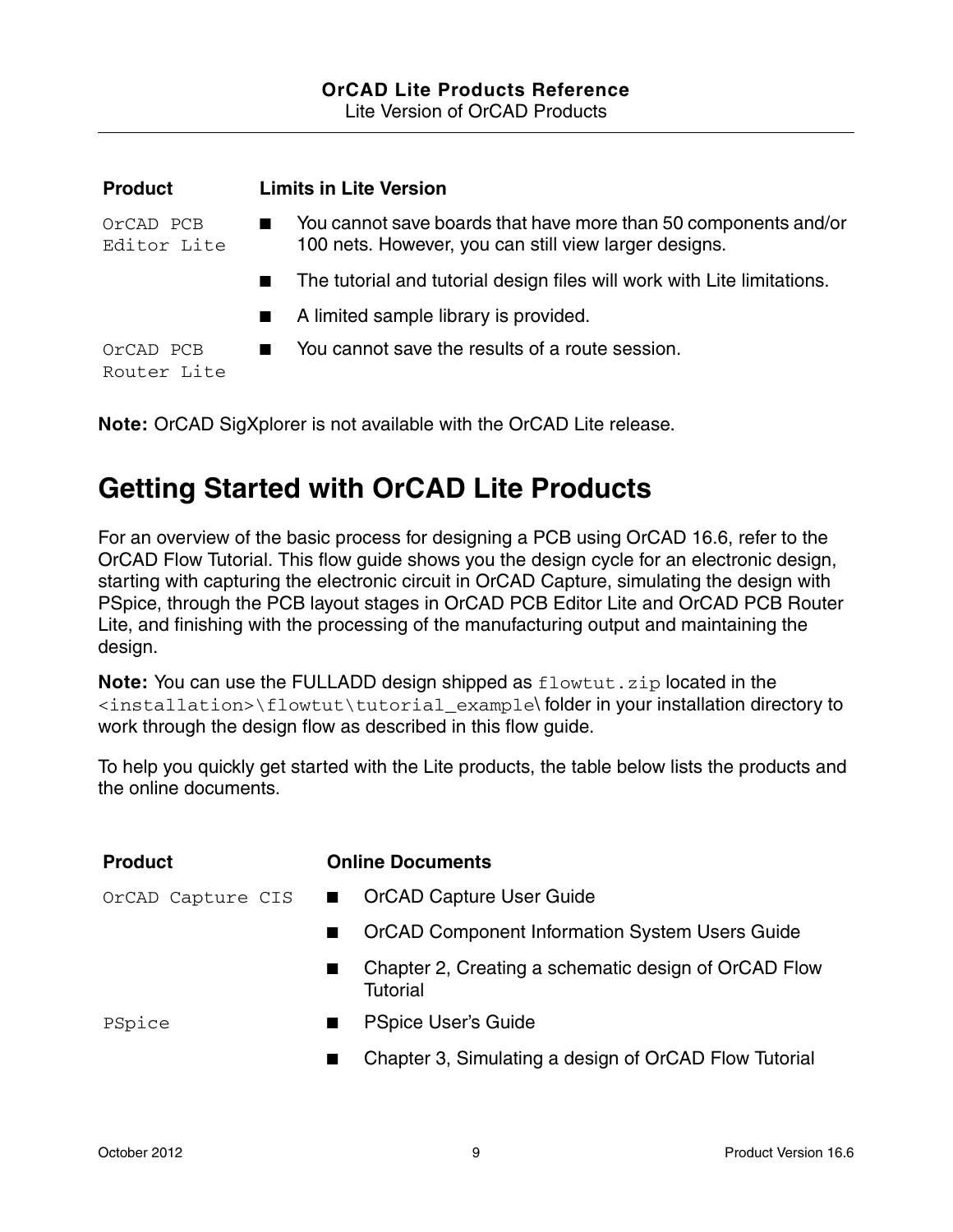## **OrCAD Lite Products Reference**

Lite Version of OrCAD Products

| <b>Product</b>   | <b>Online Documents</b>                                                         |
|------------------|---------------------------------------------------------------------------------|
| OrCAD PCB Editor | Allegro PCB Editor User Guide<br>$\blacksquare$                                 |
|                  | Chapter 5, Board design using OrCAD PCB Editor of<br><b>OrCAD Flow Tutorial</b> |
|                  | <b>Allegro PCB Editor Tutorial</b>                                              |
| OrCAD PCB Router | Allegro PCB Router User Guide<br>$\blacksquare$                                 |
|                  | <b>Allegro PCB Router Tutorial</b>                                              |
|                  | Chapter 5, Board design using OrCAD PCB Editor of<br><b>OrCAD Flow Tutorial</b> |

## <span id="page-9-0"></span>**Accessing OrCAD Documentation**

The user documentation for OrCAD 16.6 is in the form of online help, online books, and tutorials. For more information on OrCAD products, see [Accessing OrCAD Web Sites.](#page-10-1)

See the following topics for more information:

- [Accessing Online Help](#page-9-1)
- [Accessing Online Books](#page-9-2)
- [Accessing OrCAD Tutorials](#page-10-0)
- [Accessing OrCAD Web Sites](#page-10-1)

### <span id="page-9-1"></span>**Accessing Online Help**

You can access online help from the Help menu in a product, by clicking the Help button in a dialog box, or by pressing the F1 key.

### <span id="page-9-2"></span>**Accessing Online Books**

You can access the online books for your product using Cadence Help and the documentation page.

To access online books using Cadence Help: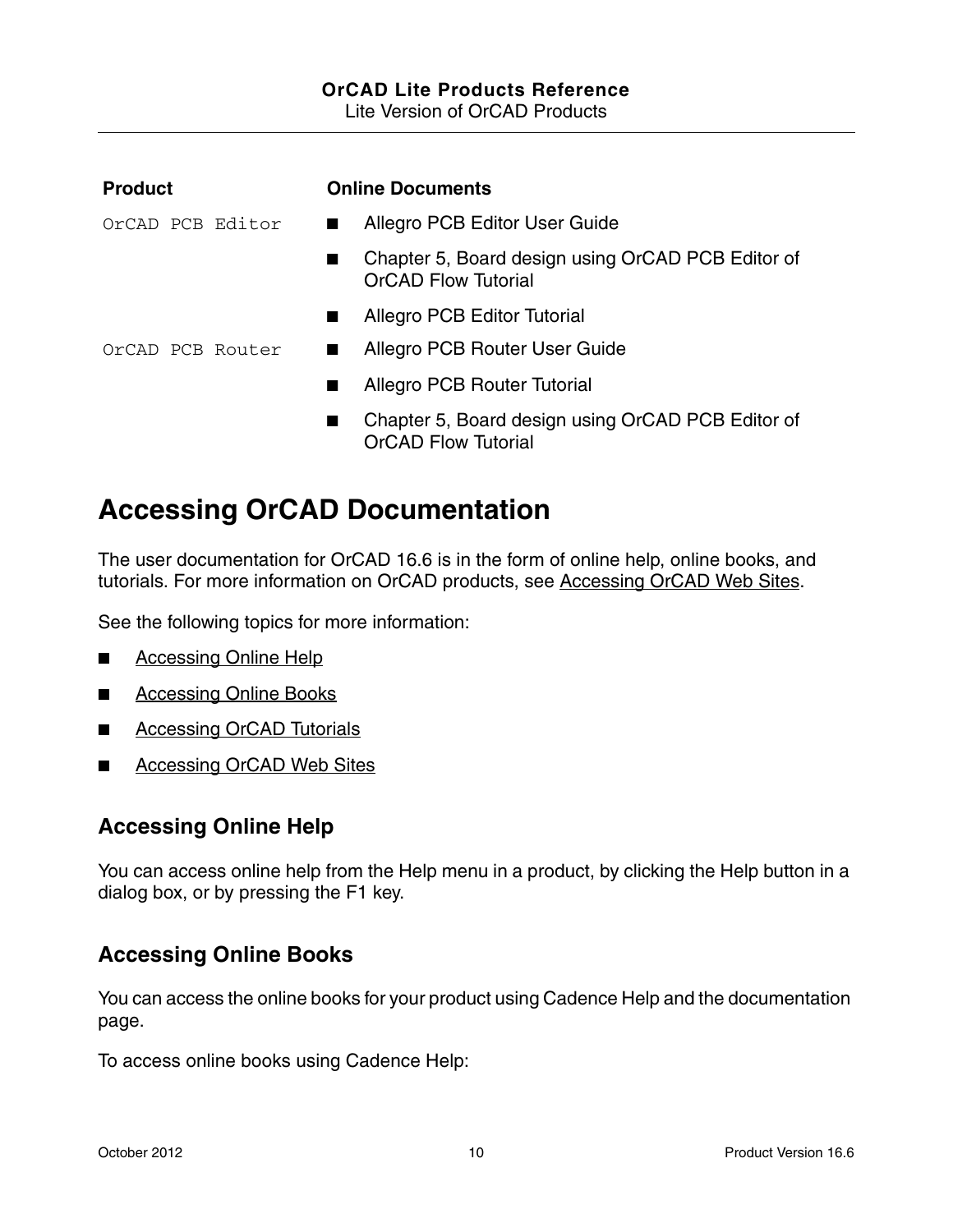1. From the Windows Start menu, choose the *Cadence* – *Release <version>* – *Cadence Help* command.

The Cadence Help window appears.

- 2. Expand the product name to display the documents for the product in the Cadence Help window.
- 3. Double-click a document title to open it in the Cadence Help window.

To access online books using the documentation:

1. From the product *Help* menu, choose *Documentation*.

The product documentation page opens in the Cadence Help window.

2. Choose the appropriate tab and click the hyperlink for a document to view the document in the Cadence Help window.

#### <span id="page-10-0"></span>**Accessing OrCAD Tutorials**

OrCAD products have self-paced interactive tutorials that you can use to quickly get started with the products. For information on accessing the tutorials, see Getting Started with OrCAD [Lite Products.](#page-8-0)

Note: You may not be able to complete some of the steps in the tutorials because of the limits to the capabilities of the Lite version of OrCAD products. These limits are described in Limits [of the Lite Version of OrCAD Products.](#page-4-2)

### <span id="page-10-1"></span>**Accessing OrCAD Web Sites**

The following web sites provide extensive product and technical information on OrCAD products.

| www.cadence.com/orcad | The main website for OrCAD products. This site contains<br>technical information on OrCAD products. It provides product<br>updates, demos, models, tools, and utilities. There are also<br>technical articles and application notes from OrCAD engineers<br>and users. |
|-----------------------|------------------------------------------------------------------------------------------------------------------------------------------------------------------------------------------------------------------------------------------------------------------------|
| www.cdnusers.org      | The community site where high-speed designers meet to share,<br>المتحدد للمتمامل والتناديس والتمام والمتحدد والمناول والمستحدث والمتحدث والمستحدث والمطموعات                                                                                                           |